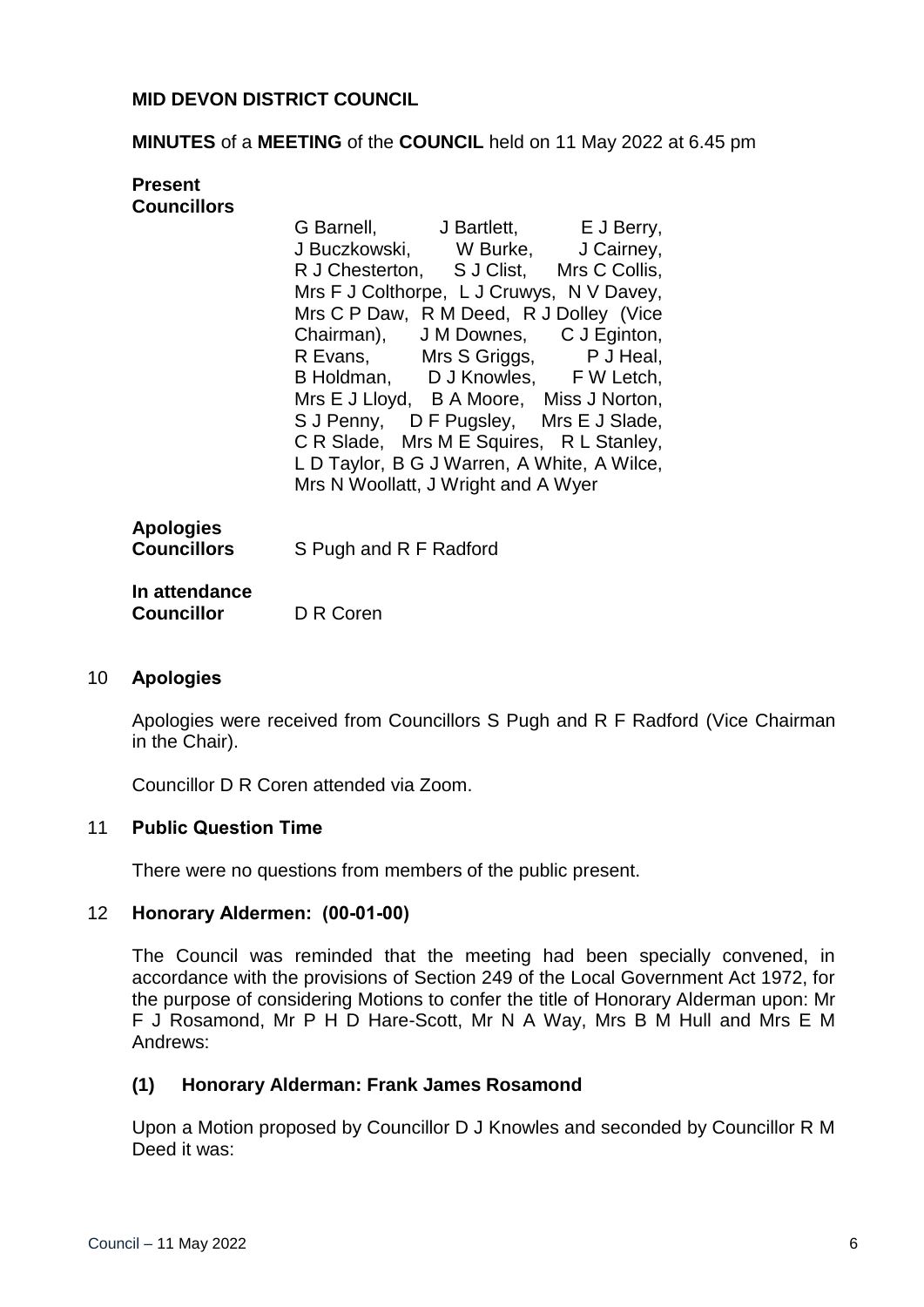**RESOLVED THAT** , in exercise of powers conferred by Section 249 of the Local Government Act 1972, the Mid Devon District Council do **HEREBY CONFER** upon **FRANK JAMES ROSAMOND** the title of **HONORARY ALDERMAN** of the District, in recognition of the eminent services which he rendered as a Member of this Council from May 1999 to May 2019 recording particularly the Council's appreciation of his service as Chairman of the Council from May 2009 to May 2011; Vice Chairman of the Council from May 2007 to May 2009; as a member of the Scrutiny Committee from November 2007 until May 2019; Chairman of the Scrutiny Committee from May 2011 to May 2013 and from 2015 to 2019; as a member of the Economy Policy Development Group from May 2016 to May 2019; as a member of the Standards Committee from May 2015 to May 2016; as Vice Chairman of the Audit Committee from May 2013 to May 2015; as a member of the Licensing and Regulatory Committees from May 2003 to May 2011 and Chairman of both Committees from May 2003 to May 2005; as a member of the Resources Scrutiny Committee from May 2003 to November 2007 and Chairman of the Committee from May 2005 to May 2007; Chairman of the Culm Area Committee from May 2002 to May 2003; as a member of the Resources Committee from May 2002 to May 2003; as a member of the Environment and Leisure Committee from June 1999 to May 2002 and Chairman of that Committee from May 2001 to May 2002; as a member of the Personnel Sub Committee from May 2000 to April 2001; and as a representative of the Council upon a number of other bodies and organisations, particularly the Blackdown Hills AONB Partnership.

**AND THAT**, in due course, a copy of this resolution, suitably engrossed and sealed with the common seal of the District Council be presented to Mr Frank James Rosamond.

# **(2) Honorary Alderman Peter Henry Duncan Hare-Scott**

Upon a Motion proposed by Councillor C J Eginton and seconded by Councillor Mrs M E Squires it was:

**RESOLVED THAT:** in exercise of powers conferred by Section 249 of the Local Government Act 1972, the Mid Devon District Council do **HEREBY CONFER** upon **PETER HENRY DUNCAN HARE-SCOTT** the title of **HONORARY ALDERMAN** of the District, in recognition of the eminent services which he rendered as a Member of this Council from May 2007 to May 2019 recording particularly the Council's appreciation of his service as Leader of the Council from May 2008 to November 2014, as Cabinet Member for Finance from November 2007 to May 2008 and from November 2014 to May 2019, as a member of the Licensing Committee and the Regulatory Committee from May 2007 to May 2008 and from May 2014 to May 2018, as a member of the Personnel Panel from May 2007 to May 2011, as a member of the Resources Committee from May 2007 to November 2007, as Vice Chairman of the Community Services Scrutiny Panel from May 2007 to November 2007; as a member of the Finance and Personnel Sub Committee from May 2007 to November 2007 and as a representative of the Council upon a number of other bodies and organisations.

**AND THAT**, in due course, a copy of this resolution, suitably engrossed and sealed with the common seal of the District Council be presented to Mr Peter Henry Duncan Hare-Scott.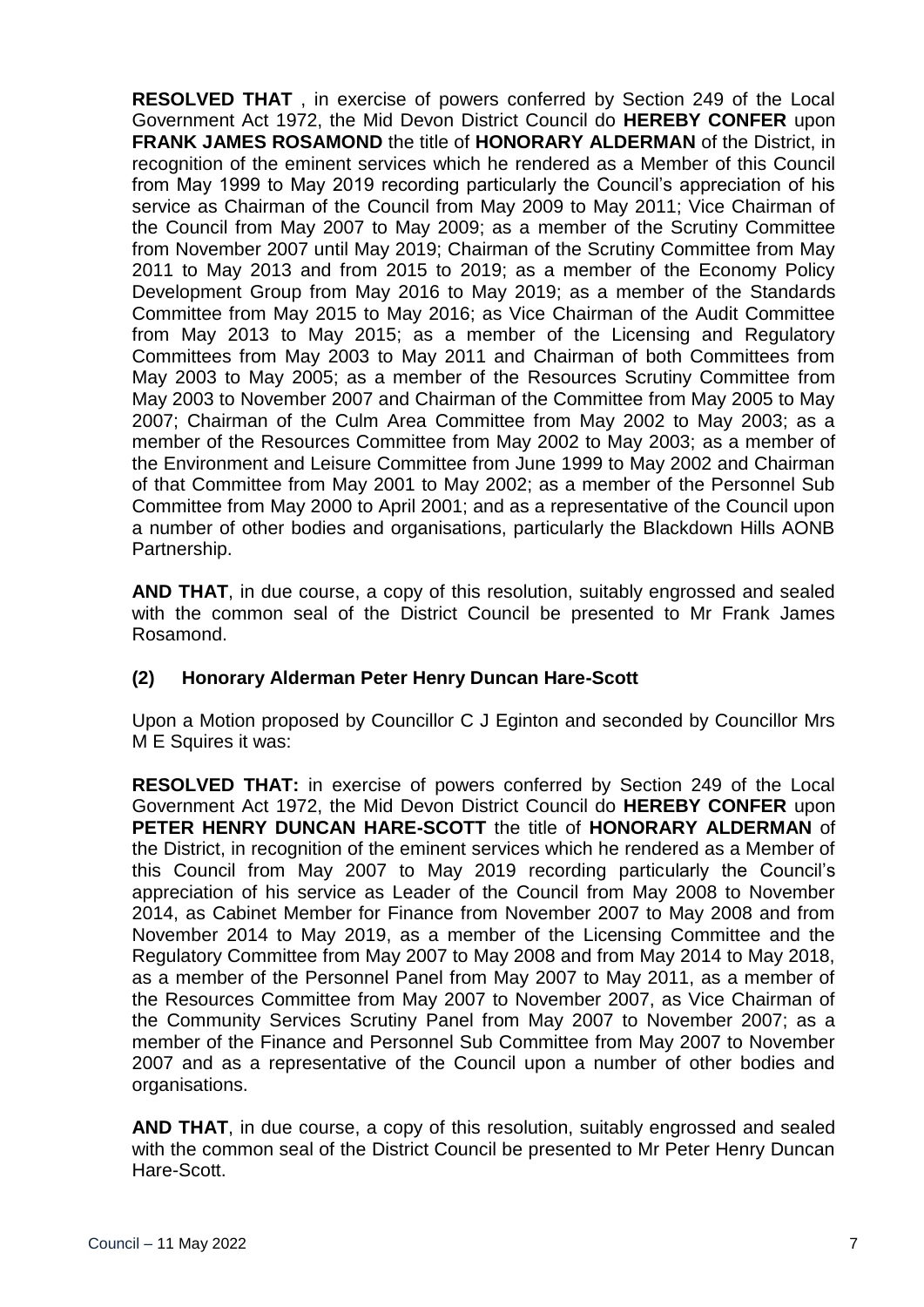# **(3) Honorary Alderman Nicholas Andrew Way**

Upon a Motion proposed by Councillor L D Taylor and seconded by Councillor Mrs N Woollatt it was:

**RESOLVED THAT**: in exercise of powers conferred by Section 249 of the Local Government Act 1972, the Mid Devon District Council do **HEREBY CONFER** upon **NICHOLAS ANDREW WAY** the title of **HONORARY ALDERMAN** of the District, in recognition of the eminent services which he rendered as a Member of this Council from May 1995 to May 2019 recording particularly the Council's appreciation of his service as a member of the Scrutiny Committee from May 2010 to May 2019, and Chairman of the Committee from May 2010 to May 2011 and Vice Chairman of the Committee from May 2011 to May 2013; also as a member of a host of working groups formed by the Scrutiny Committee; as a member of the Licensing Committee from May 2003 to May 2005; as a member of the Regulatory Committee from May 2003 to May 2005; as a member of the Community Services Committee from May 2002 to September 2007; as a member of the Joint Resources and Community Services Committee from May 2003 to September 2007; as a member of the Housing and Health Committee from May 1995 to April 2007; as a member of the Creedy Area Committee from May 2002 to May 2003 and as a representative of the Council upon a number of other bodies and organisations.

**AND THAT**, in due course, a copy of this resolution, suitably engrossed and sealed with the common seal of the District Council be presented to Mr Nicholas Andrew Way.

# **(4) Honorary Alderman Brenda Mary Hull**

Upon a Motion proposed by Councillor R J Chesterton and seconded by Councillor Mrs E J Slade it was:

**RESOLVED THAT**: in exercise of powers conferred by Section 249 of the Local Government Act 1972, the Mid Devon District Council do **HEREBY CONFER** upon **BRENDA MARY HULL** the title of **HONORARY ALDERMAN** of the District, in recognition of the eminent services which she rendered as a Member of this Council from May 2003 to May 2019 recording particularly the Council's appreciation of her service as Chairman of the Council from May 2011 to May 2013 and Vice Chairman of the Council from May 2010 to May 2011; as Chairman of the Economy Policy Development Group from May 2016 to May 2019; as Chairman of the Community Well-Being Policy Development Group from May 2015 to May 2016; as Cabinet Member for the Working Environment and Support Services from May 2013 to May 2015; as a member of the Scrutiny Committee from October 2016 to May 2019; as a member of the Licensing Committee from May 2008 to May 2010 and from June 2015 to May 2016; as a member of the Regulatory Committee from May 2008 to May 2010 and from June 2015 to May 2016; as a member of the Planning Policy Advisory Group from May 2015 to May 2019; as a member of the Peoples Park Recreation Ground Trust Committee from May 2011 to May 2019; as a member of the Grand Western Canal Joint Advisory Committee from May 2003 to May 2007; as a member of the Planning Committee from September 2004 to May 2006 and as a substitute to that committee from May 2010 to May 2019; as a member of the Community Services Committee from May 2003 to July 2004; as a member of the Joint Resource and Community Services Committee from November 2003 to July 2004; as a